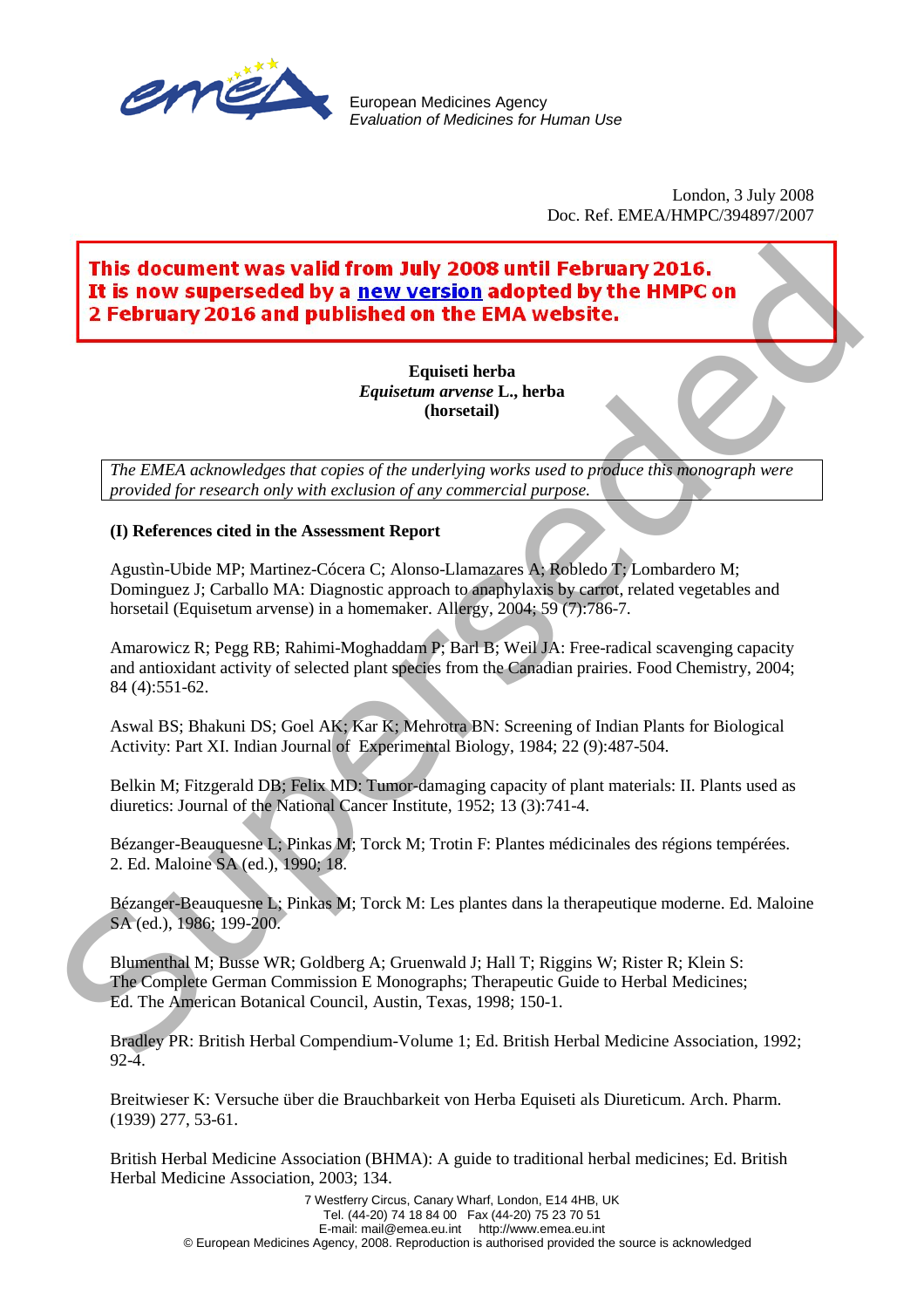British Herbal Medicine Association (BHMA): A guide to traditional herbal medicines; Ed. British Herbal Medicine Association, 1996; 76.

Cetto AA; Wiedenfeld H; Revilla MC; Sergio IA: Hypoglycemic effect of Equisetum myriochaetum aerial parts on streptozotocin diabetic rats. Journal of Ethnopharmacology, 2000; 72 (1/2):129-33.

Conseil de l`Europe: Preparations de plantes utilisees en tant Que mattieres premieres dans les produits cosmetiques. 1re edition ; Conseil de l´Europe, 1989; 142-3.

Cow D: Einige Studien über Diurese. Arch. für exper. Path. (1912) 69, 393-411.

Dos Santos Junior JG; Blanco MM; Do Monte FH; Russi M; Lanziotti VM; Leal LK; Cunha GM: Sedative and anticonvulsant effects of hydroalcoholic extract of Equisetum arvense. Fitoterapia, 2005; 76 (6):508-13.

Dos Santos Junior JG; do Monte FHM; Blanco MM; Lanziotti VMdNB; Maia FD; Leal LKdA: Cognitive enhancement in aged rats after chronic administration of Equisetum arvense L. with demonstrated antioxidant properties in vitro. Pharmacology Biochemistry and Behavior, 2005; 81 (3):593-600. produits cosmetiques. Ire edition ; Conseil de l'Europe, 1989; 142-3.<br>
Cov D: Einige Studien über Diurese. Arch. für expec. Path. (1912) 69, 393-411.<br>
Dos Santos Juniter IG: Blunco MM: Do Monte FH; Russis M. Lauratoti VM;

Duke JA: Handbook of medicinal herbs; CRC Press, 1985; 178-9, 515, 555.

Duke JA: Handbook of medicinal herbs; CRC Press, 2002; 391-2.

Equisetum. In: British Herbal Pharmacopoeia Part One, British Herbal Medicinal Association, 1976, 75.

Equisetum. In: Ainley Wade, Martindale The Extra Pharmacopoeia, 27 th Ed, Pharmaceutical Society of Great Britain 1977, 1754.

Equiseti herba, Schachtelhalmkraut, Monographie der Kommission E. In: Bundesanzeiger Nr. 173 vom 18.09.1986.

Equiseti herba. Pharmacopoea Helvetica, Verlag Eidgenössische Drucksachen- und Materialzentrale Bern 1971

Equisetum Stem-Equiseti herba.(01/2008: 1825 corrected 6.0) In European Pharmacopoeia, 6.0 Vol 2 Council of Europe, 2008, 1794-5.

Equiseti herba Schachtelhalmkraut. Ergänzungsbuch zum Deutschen Arzneibuch 6. Ausgabe, DAV Stuttgart, 1953, 244-245.

Equiseti herba. Medicaments à base plantes: Les Cahiers de l´Agence No.3 Agence du Mèdicament [Agency instructions Nr. 3] (notice: former version: Bulletin official Nr.. 90/22 1990) 1998, 43, 68, 70, 77.

Fabre B; Geay B; Beaufils P: Thiaminase activity in Equisetum arvense and its extracts. Plantes Medicinales Phytothérapie, 1993; 26 (3):190-7.

Frohne D, Pfänder HJ: A colour atlas of poisonous plants: Ed. A Wolfe Science Book, 1984; 103-4. AR

Garnier G, Bezanger-Beauquesne L, Debraux G: Ressources medicinales de la flore francaise; Ed. Vigot Freres, 1961; 1:90-1.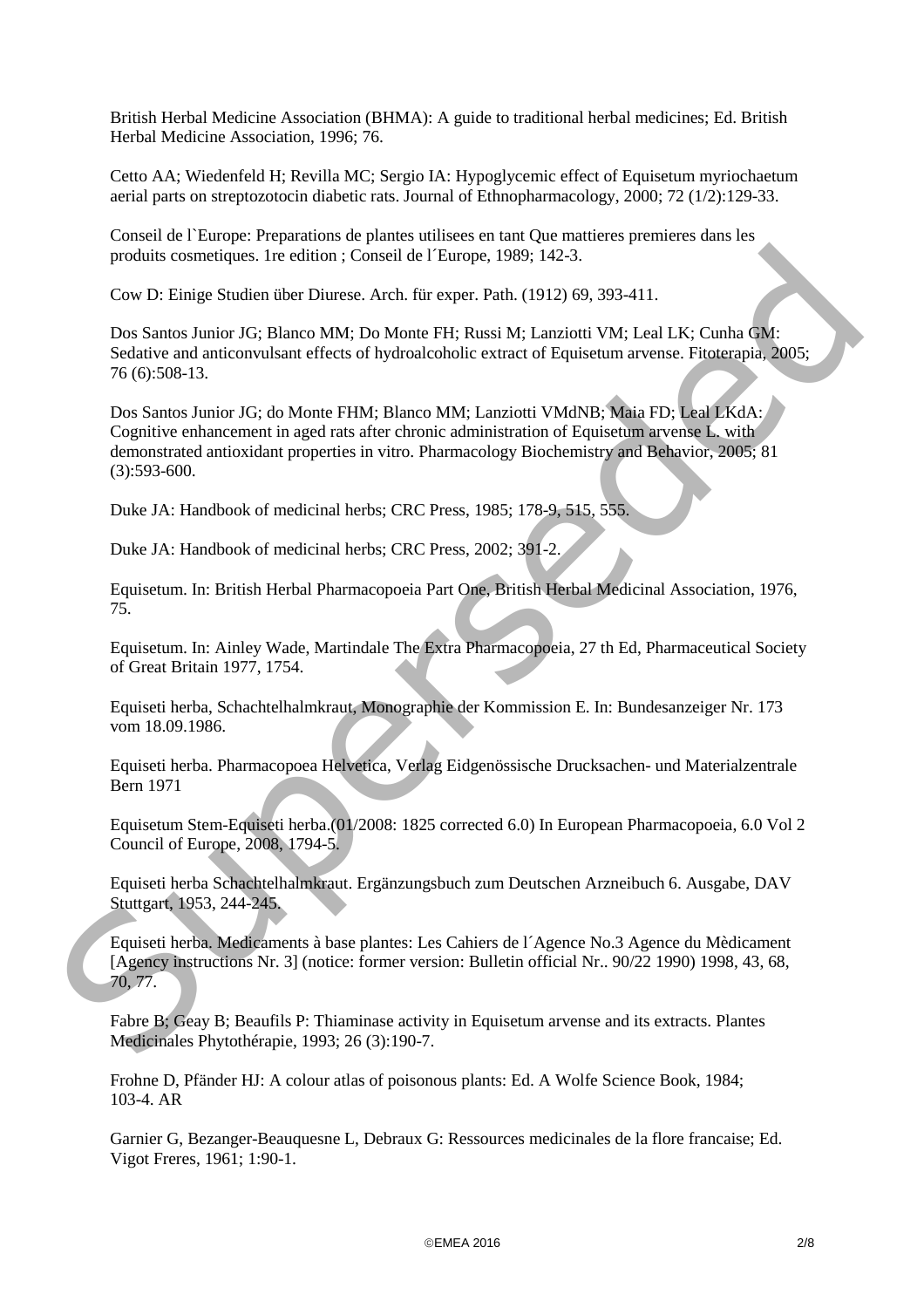Graefe EU; Veit M: Urinary metabolites of flavonoids and hydroxycinnamic acids in humans after application of a crude extract from Equisetum arvense. Phytomedicine, 1999; 6 (4):239-46.

Goun EA; Petrichenko VM; Solodnikov SU; Suhinina TV; Kline MA; Cunningham G; Nguyen C; Miles H: Anticancer and antithrombin activity of Russian plants: Journal of Ethnopharmacology; 2002; 81 (3):337-42.

Grases F; Melero G; Costa-Bauza A; Prieto R; March JG: Urolithiasis and phytotherapy. International Urology and Nephrology, 1994; 26 (5):507-11.

Guerin JC; Reveillere HP: Antifungal Activity of Plant Extracts in Therapy. I. Study of 41 Extracts against 9 Fungal Species. (Fr.). Annales Pharmaceutiques Françaises, 1984; 42 (6):553-9.

Hänsel R., Keller K., Rimpel H., Schneider G.: Hagers Handbuch der Pharmazeutischen Praxis 5. Ed.; Springer Verlag, Berlin, 1993, Vol. 5: Drogen E-O, 64-9.

Hamon NW; Awang DV: Horsetail: Canadian Pharmaceutical Journal, 1992; 125:399-401.

Heisey RM; Gorham BK: Antimicrobial Effects of Plant Extracts on Streptococcus mutans, Candida albicans, Trichophyton rubrum and Other Micro-Organisms. Letters in Applied Microbiology; 1992; 14 (4):136-9.

Henderson JA; Evans EV; McIntosh RA: The antithiamine action of Equisetum. Journal of the American Veterinary Medical Association, 1952; 120 (903):375-378.

Herre E: Die diuretische Wirkung der in Naturheilkunde und Volksmedizin angewandten harntreibenden Mittel. Arch. exp. Path. Pharm. (1937) 184, 710-15.

Hesse A; Vahlensieck W: Harntee 400 for the Prophylaxis of Urolithiasis Recurrence. [Ger.] Therapiewoche, 1985; 35 (16):1975-80.

Hiermann A: Equisetum. In: Blaschek W, Ebel S, Hackenthal E, Holzgrabe U, Keller K, Reichling J (eds.): Hagers Handbuch der Drogen und Arzneistoffe. 2003. Hager ROM 2003; Springer electronic media

Hiermann A: Equisetum. In: Blaschek W, Ebel S, Hackenthal E, Holzgrabe U, Keller K, Reichling J (eds.): Hagers Handbuch der Drogen und Arzneistoffe. 2006. Hager ROM 2006; Springer electronic media Urology and Nephrology. 1994; 26 (5):507-11.<br>
Gorina (E. Research in The Minitogal Activity of Plane Estimates in Therapy. I. Study of 41 Extraction<br>
against 9 Fungal Species. (Fr.). Annalise Functure entires in Therapy. I

Hoppe HA: Equisetum hyemale. In: Hoppe HA: Drogenkunde, Walter de Gruyter Verlag Berlin, 8. Ed. 1975; 174.

Husson GP; Vilagines R; Delaveau P: Research into the antiviral properties of a few natural extracts: Annales Pharmaceutiques Francaises, 1986; 44 (1):41-8.

Jaretzky R;, Breitwieser K; Neuwald F: Diureseversuche mit Kieselsäure und Kieselsäuredrogen an Ratten. Arch. Pharm. (1938) 276, 552-59.

Jaretzky R: Entgegnung zu vorstehenden Ausführungen Vollmers "Über die diuretische Wirkung der Radix Ononidis und der Herba Equiseti" Arch. Pharm. (1940) 278, 44-7.

Jean-Blain C; Grisvard M: Plantes veneneuses-toxicologie, La Maison Rustique, 1973; 20-1.

Joksic G; Stankovic M; Novak A: Antibacterial medicinal plants Equiseti herba and Ononidis radix modulate micronucleus formation in human lymphocytes in vitro. Journal of Environmental Pathology, Toxicology and Oncology, 2003; 22 (1):41-8.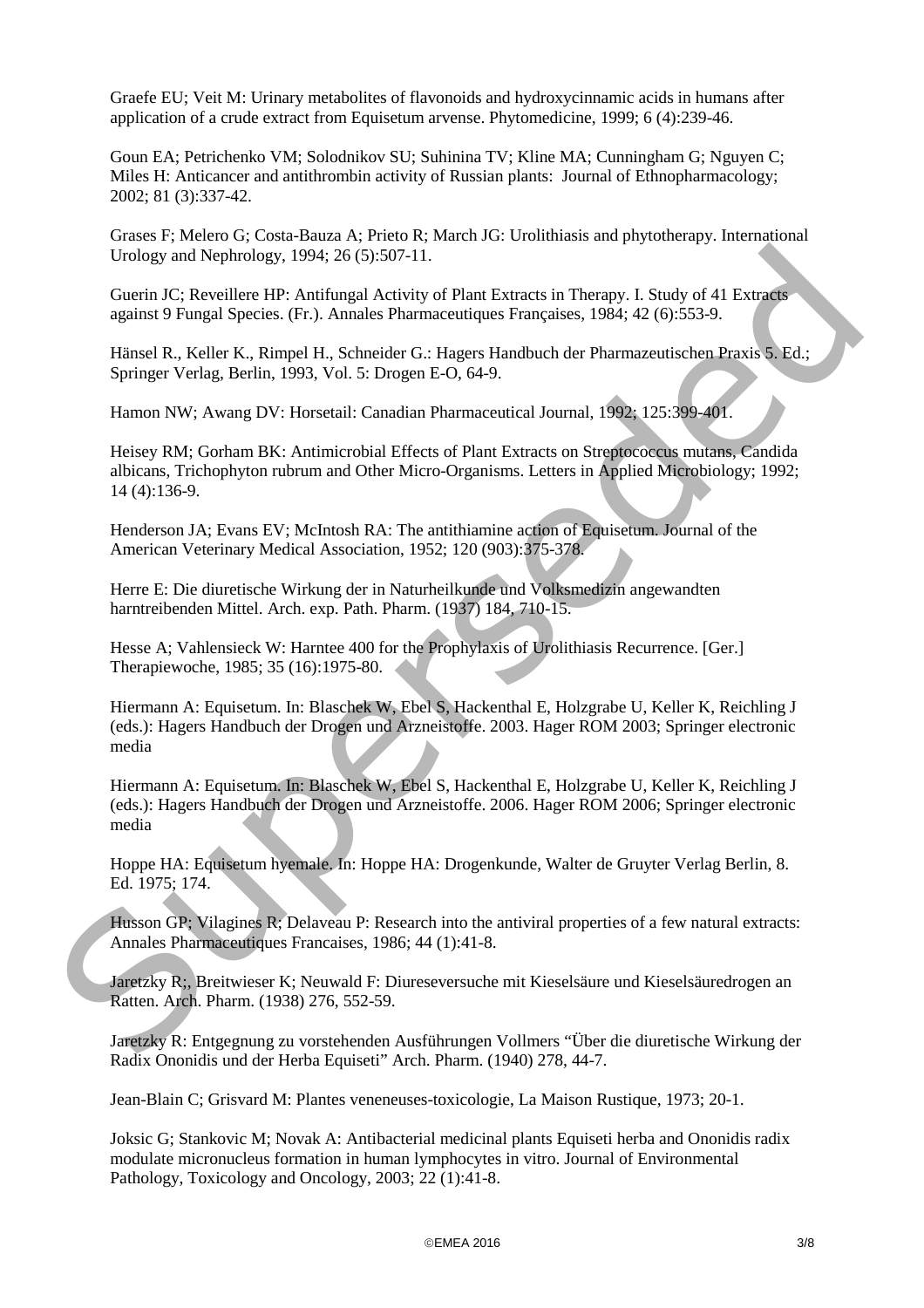Katalinic V; Milos M; Kulisic T; Jukic M: Screening of 70 medicinal plant extracts for antioxidant capacity and total phenols. Food Chemistry, 2006; 94 (4):550-7.

Kloucek P; Polesny Z; Svobodova B; Vlkova E; Kokoska L: Antibacterial screening of some Peruvian medicinal plants used in Callería District. Journal of Ethnopharmacology, 2005; 99 (2):309-12.

Kreitmair H: Pharmakologische Versuche mit einigen einheimischen Pflanzen. Merck´s Jahresbericht, (1936) 50, 103-110.

Kreitmair H: Equisetum arvense-der Ackerschachtelhalm. Pharmazie (1953) 3, 298-300.

LaGow B (ed.): Horsetail. PDR for Herbal Medicines (3rd edition): Ed. Thomson PDR, 2004; 450.

Länger: Eine südamerikanische Heilpflanze, wissenschaftlich erforscht; ÖAZ Aktuell (4) 2002

Lemus I; Garcia R; Erazo S; Pena R; Parada M; Fuenzalida M: Diuretic activity of a Equisetum bogotense tea (Platero herb): evaluation in healthy volunteers. Journal of Ethnopharmacology, 1996; 54:55-8.

Lovkova MY; Shelepova OV; Sokolova SM; Sabirova NS; Rabinovich AM: Selenium in medicinal plants of the Russian flora. Biology Bulletin of the Russian Academy of Sciences, 1993; 20 (6):669-673 paper translated from Izvestiya Rossiiskoi Akademii Nauk, Seriya Biologicheskaya 1993; 6:833-8. Kreitmair H: Equiseum are<br>mscder Ackenedachellalm. Pharmaric (1953) 3, 298-300.<br>LaGow B (ed.): Honetail. FDR for Herbal Medicines (Ard edition): Ed. Thomson PDR, 2004-480.<br>Langer: Eine sudamerikanische Heilpflarre, wissen

Madaus G: Equisetum arvense et Equisetum hiemale. In: Madaus G: Lehrbuch der biologischen Heilmittel. Georg Thieme Verlag Leipzig, 1938; 1:1267-78.

Madaus G: Equisetum arvense et Equisetum hyemale. In: Madaus G: Lehrbuch der biologischen Heilmittel, Georg Olms Verlag Hildesheim, 1976 (ISBN 3-4870-589); 1267-77.

Maeda H; Miyamoto K; Sano T: Occurrence of dermatitis in rats fed a cholesterol diet containing field horsetail (Equisetum arvense L.). Journal of Nutritional Science and Vitaminology, 1997; 43 (5):553-63.

Mills S; Bone K: The essential guide to herbal safety. Ed. Elsevier, Churchill Livingstone, 2005; 476-8.

do Monte FHM; dos Santos Júnior JG; Russi M; Lanziotti VMNB; Leal LKAM; de Cunha GMA: Antinociceptive and anti-inflammatory properties of the hydroalcoholic extract of stems from Equisetum arvense L. in mice. Pharmacological Research, 2004; 49 (3):239-43.

Nagai T; Myoda T; Nagashima T: Antioxidative activities of water extract and ethanol extract from field horsetail (tsukushi) Equisetum arvense L.. Food Chemistry, 2005; 91 (3):389-94.

Oh H; Kim DH; Cho JH; Kim YC: Hepatoprotective and free radical scavenging activities of phenolic petrosins and flavonoids isolated from Equisetum arvense. Journal of Ethnopharmacology, 2004; 95(2-3):421-4.

Parihar P: Antifungal efficacy of various pteridophytic plant parts extracts: a study in vitro. Advances in Plant Sciences, 2002; 15 (1):35-8.

Paris RR, Moyse H: Precis de matiere medicale. (2eme edition): Ed. Masson, 1976; 1:376-8.

Perazella: Drug induced hyperkalemia – the reply. The American Journal of Medicine 2002, Volume 112, 334.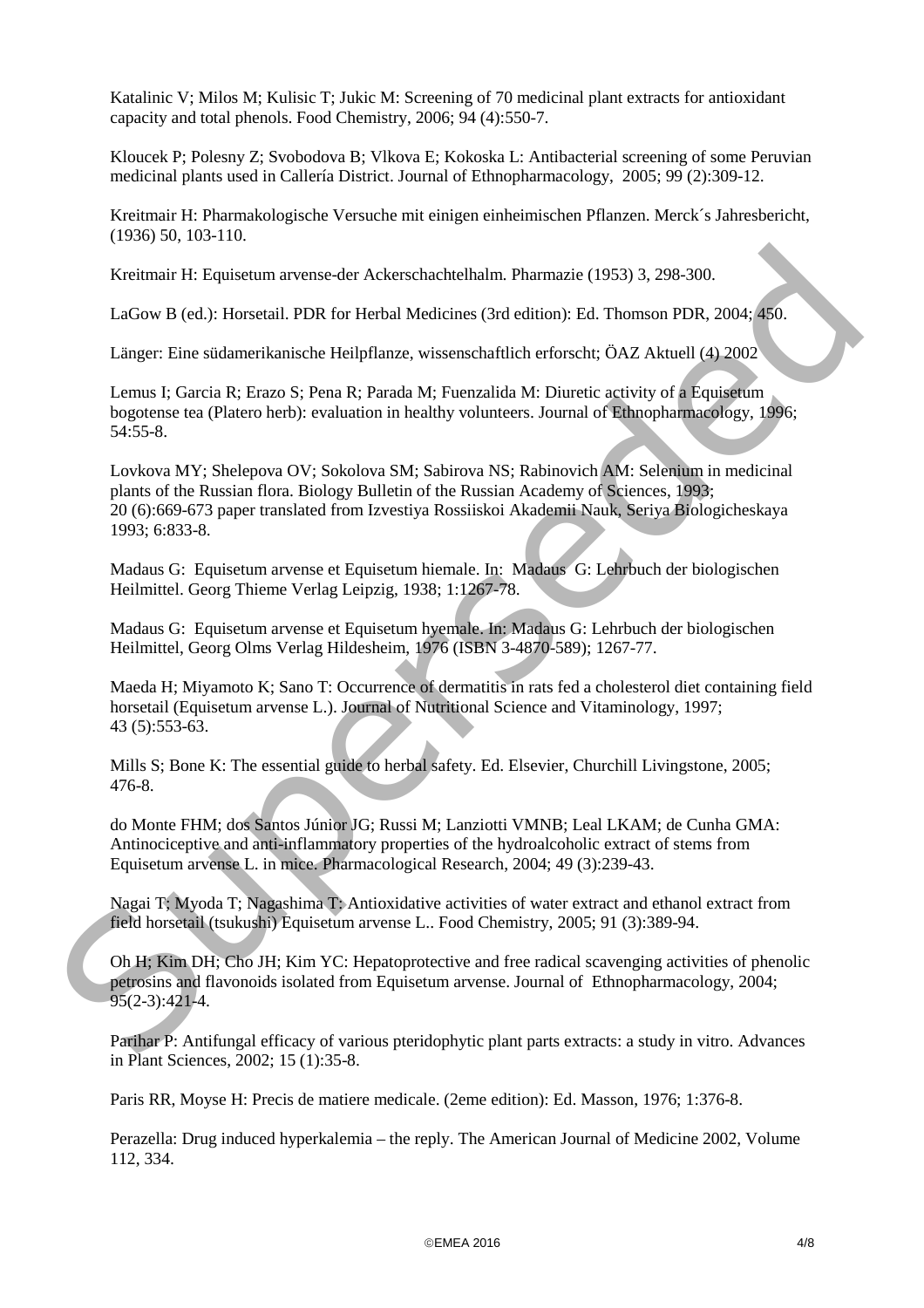Pérez Gutiérrez RM; Yescas Laguna G; Walkowski A: Diuretic activity of Mexican equisetum. Journal of Ethnopharmacology, 1985; 14 (2/3):269-72.

Pohl RW: Toxicity of ferns and Equisetum: American Fern Journal, 1955; 45 (3):95-7.

Rapp WF: The toxicity of Equisetum: American Fern Journal, 1954; 44 (4):148-54.

Revilla MC; Andrade-Cetto A; Islas S; Wiedenfeld H. Titel: Hypoglycemic effect of Equisetum myriochaetum aerial parts on type 2 diabetic patients. Journal of ethnopharmacology 2002; VOL: 81 (1); p. 117-20.

Robert S: Phytotherapie et Affections du Systeme Uro-Genital. [Phytotherapy and affections of the urogenital system] Journal de Pharmacie de Belgique, 1986; 41 (5):40-5.

Ryu JH; Ahn H; Kim JY; Kim YK: Inhibitory activity of plant extracts on nitric oxide synthesis in LPS-activated macrophages. Phytotherapy research: PTR, 2003; 17 (5):485-9.

Saint-Paul A: La composition elementaire de quelques Equisetum medicaux: Plantes medicinales et phytotherapie, 1980; 14(2):73-82.

Schachtelhalmkraut. In: Braun R Standardzulassungen für Fertigarzneimittel, DAV Stuttgart Govi Verlag GmbH Frankfurt 2004.

Schauss AG; Steels E: Preliminary evidence of the safety and efficacy of UroLogic (TM), an herbal formulation for the treatment of urinary incontinence and overactive bladder. Experimental Biology 2006 Meeting, 2006; San Francisco, CA, USA; American Association of Anatomists mytiocherum serial parto an type 2 diabetic patients. Journal of ethnopharmacology 2002;<br>
VOL. 81 (1); p. 117-20.<br>
Robert S: Phytotherapie et Affections du Systeme Uev-Genital. [Phytotherapy and affections of the<br>
urogenti

Schneider K; Kubelka W: Zur Hamolytischen Wirkung Von Schachtelhalmkraut (Herba Equiseti) [Hemolytic effect of horsetail (Herba equiseti)] Scientia Pharmaceutica, 1989; 57 (3):214-5.

Scott IM; Leduc RI; Burt AJ; Marles RJ; Arnason JT; Foster BC: The inhibition of human cytochrome P450 by ethanol extracts of North American botanicals. Pharmaceutical Biology, 2006; 44 (5):315-27.

Sparavigna A; Setaro M; Genet M; Frisenda L: Equisetum arvense in a new transungual technology imporves nail structure and appearance; Journal of Plastic Dermatology, 2006; 2 (1):31-8. (Only abstract available)

Stajner D; Popovic BM; Canadanovic-Brunet J; Boza P: Free radical scavenging activity of three Equisetum species from Fruska gora mountain. Fitoterapia, 2006; 77 (7-8):601-4.

Suganda AG; Amoros M; Girre L; Fauconnier B: Inhibitory Effects of Some Crude and Semi-Purified Extracts of Plants Indigenous to France on the Replication of Human Herpes Virus 1 and Human Poliovirus 2 in Cell Culture. Journal of Natural Products, 1983; 46 (5):626-32.

The Committee of Experts on Cosmetic Products: Plants in cosmetics. Volume I: Ed. Council of Europe Publishing, 2001; 125-6.

Trouillas P; Calliste CA; Allais DP; Simon A; Marfak A; Delage C; Duroux JL: Antioxidant, antiinflammatory and antiproliferative properties of sixteen water plant extracts used in the Limousin countryside as herbal teas: Food Chemistry, 2003; 80 (3):399-407.

Van Hellemont J: Compendium de Phytotherapie. Ed. APB, 1986; 144-6.

Veit M: Die Schachtelhalme (Equisetaceae). Objekte Der Forschung und der Praxis: Equisetum spp. Deutsche Apotheker Zeitung, 1987; 127 (41):2049-56.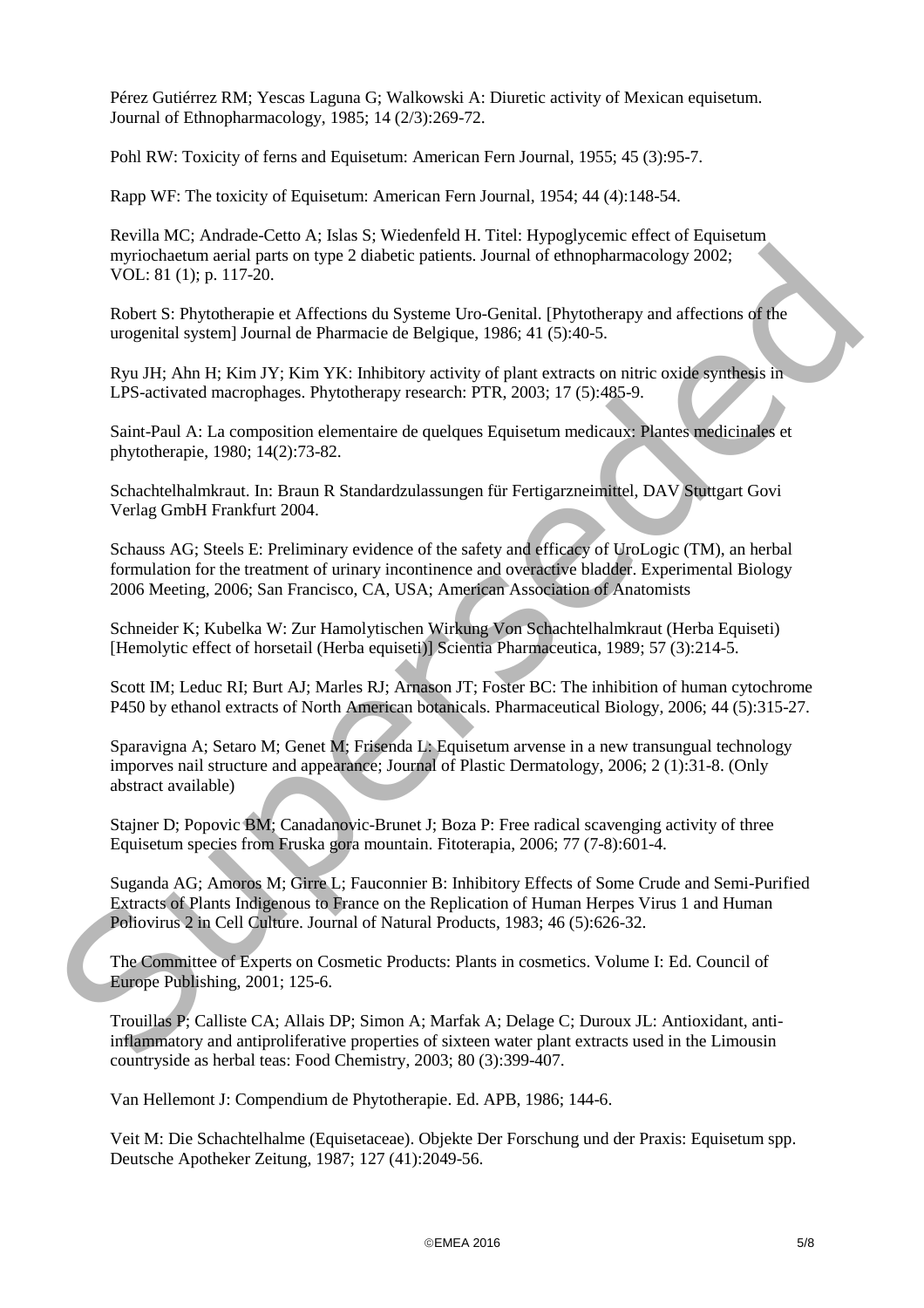Veit M: Probleme Bei der Bewertung pflanzlicher Diuretika. Als Beispiel Schachtelhalmkraut DAB 10 (Equiseti herba) [Problems of the evaluation of herbal diuretics. For example herb of Horsetail DAB 10 (Equiseti herba)] Zeitschrift fur Phytotherapie, 1994; 15 (6):331-41.

Vollmer V; Hindemith H: Untersuchungen über die diuretische Wirkung von Ononis spinosa L. und Equisetum arvense L. an Kaninchen und Mäusen; Archiv für experimentelle Pathologie und Pharmakologie, 1937; 186:565-73.

Vollmer H; Hübner K: Untersuchung über die diuretische Wirkung der Fructus juniperi, Radix levistici, Radix ononidis, Folia betulae, Radix liquiritae und Herba equiseti an Ratten; Archiv für experimentelle Pathologie und Pharmakologie, 1937; 186:592-605. Voltmer H. Hüberse K. Untersuchung über die dituresiesele Wirkung der Friettes junifiert, Radix nomisis, Folia betulae, Radix fuquitine und Herbu equised an Ratine, Archiv für<br>experimentelle Pathologie und Phemakologie, 19

Vollmer H: Bemerkungen zur Technik des Diureseversuches erläutert an Hand einiger Coffeinversuche-zugleich Bemerkungen über die diuretischen Wirkung von Hauhechel und Schachtelhalm. Archiv für experimentelle Pathologie und Pharmakologie 1939; 193:483-9.

Vollmer H: Untersuchungen über einige pflanzliche Diuretica; Fortschritte der Therapie, 1941; 19: 322.

Wachter R: Vergleichende Versuche über die diuretischen Wirkung einiger in der Volksmedizin gebräuchlicher Pflanzen, Dissertation, Gießen 1938

Whiting PW; Clouston A; Kerlin P: Black cohosh and other herbal remedies associated with acute hepatitis: Medical Journal of Australia, 2002; 177 (8):440-3.

Wichtl M; Anton R: Plantes thérapeutiques (2ème édition allemande – 2ème édition française) Ed. Tec & Doc – EM inter, 2003; 195-9.

Wichtl M.: Herbal drug and Phytopharmceuticals (3rd English edition) Ed. MedPharm GmbH Scientific Publishers, 2004; 195-9.

Willuhn G: Phytopharmaka in der Dermatologie. [Phytomedicines in dermatology] Zeitschrift fur Phytotherapie, 1995; 16 (6):325-42.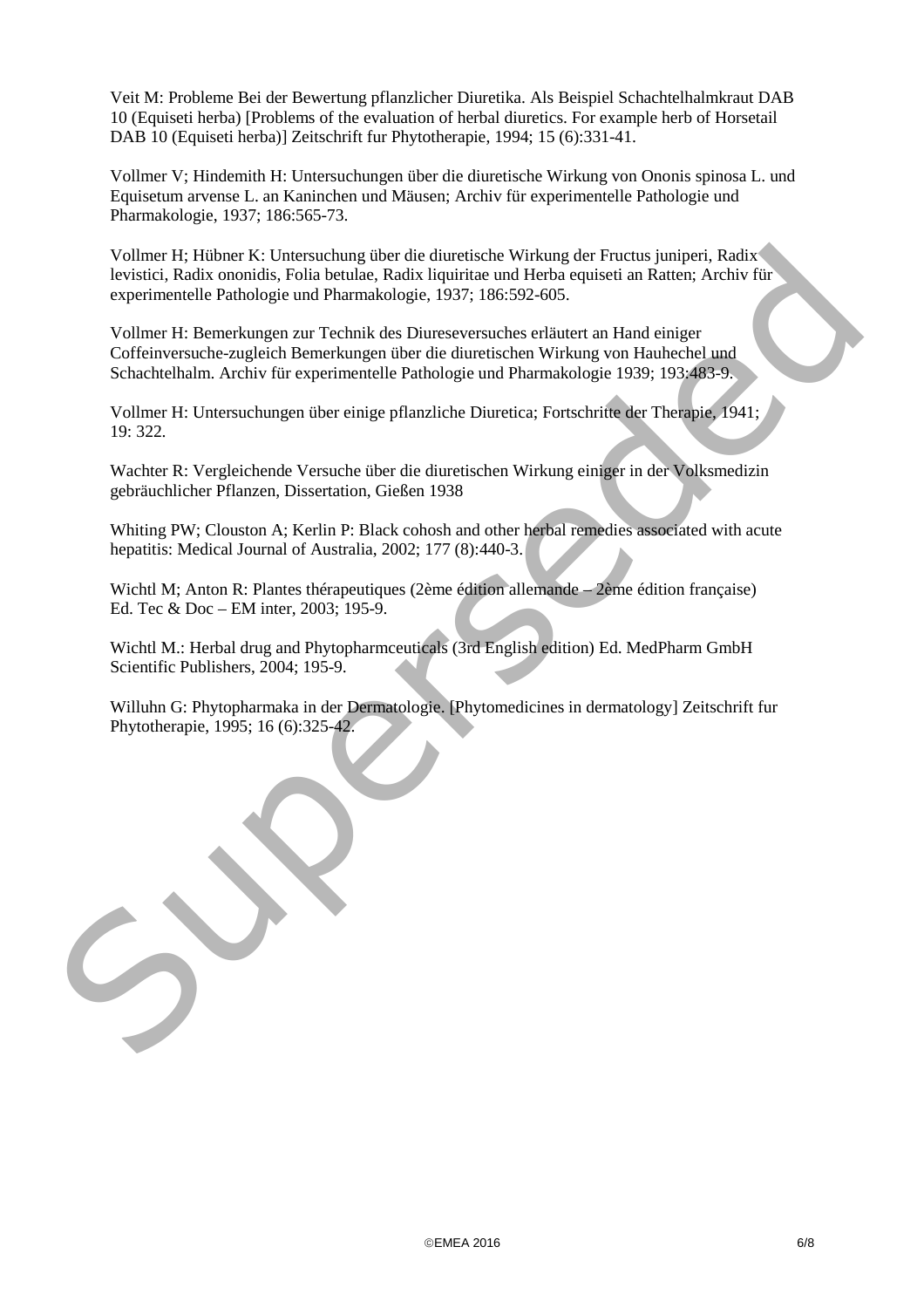## **(2) References read but not included to the Assessment Report**

Andrade-Cetto A; Heinrich M: Mexican plants with hypoglycaemic effect used in the treatment of diabetes. Journal of Ethnopharmacology, 2005; 99 (3):325-48.

Anonymous: Schachtelhalm (nicht nur) für die Niere. [Horsetail plant (not only) for the kidney]. Schweizerische Rundschau für Medizin Praxis [Revue suisse de médecine Praxis], 2005; 94 (6):222-3.

Anonymous: Equisetum hyemale. In: List PH; Hörhammer L: Hagers Handbuch der Pharmazeutischen Praxis, Springer Verlag Berlin 1975, 4. Ed.; 793.

Anonymous: Equisetum L.. Pharmazeutische Stoffliste E 9/86, 1986; 136-7.

Berger F: Herba Equiseti majoris. In: Berger F (ed.): Handbuch der Drogenkunde. W Maudrich Verlag Wien 1954; 212-3.

Bühring U: Heilpflanzen bei Ulcus cruris [Medicinal plants for the treatment of leg ulcers]: Zeitschrift fur Phytotherapie; 2005; 26 (4):185-7.

Carnat A; Petitjean-Freytet C; Muller D; Lamaison JL: Teneurs en principaux constituants de la prêle, Equisetum arvense L. [Main constituents of the sterile fronds of Equisetum arvense L.]. Plantes Médicinales et Phytothérapie, 1991; 25 (1):32-8. Schweizerische Rundschur für Medizin Praxis [Revue suisse de médecine Praxis], 2005;<br>
94 (6):222-3.<br>
Anonymous: Equisetum hyemale, In: List PII; Hörhammer L: Hages Hundous der<br>
Pharmaceutischen Praxis. Springer Verlag Ber

Ganeva Y; Chanev C; Dentchev T: Triterpenoids and sterols from Equisetum arvense: Dokladi na B"lgarskata Akademiya na Naukite, 2001; 54 (2):53-6.

Gessner O; Orzechowski G (ed.): Equisetum. In: Gessner O; Orzechowski G (ed.): Gift- und Arzneipflanzen von Mitteleuropa, Carl Winter Verlag Heidelberg, 3rd Ed. ISBN 3533023729, 1974; 429-30.

Ghazala N; Iqbal SH; Bhutta AA: Equisetum: an excellent host for VAM infections. Biologia Pakistan, 1987; 33 (1):97-108.

Gräfe U; Gumbinger HG; Winterhoff H; Veit M: Urinary metabolites of phenolic compounds of Equisetum arvense. 2nd International Congress of Phytomedicine and 7th Congress of the Society of Phytotherapy in Cooperation with ESCOP 1996; 82.

Gürocak S; Küpeli B: Consumption of Historical and Current Phytotherapeutic Agents for Urolithiasis: A Critical Review: Journal of Urology, 2006; 176 (2):450-5.

Hagenstroem UHT; Elze A: Bladder and Kidney Teas. Phyto-galenical Aspects. [Ger.]: Deutsche Apothekerzeitung, 1986; 126 (37):1917-21.

Ingram TJ: Compositions comprising equisetum and symphytum and methods for the treatment of symptoms associated with mycoplasma infection: Official Gazette of the United States Patent and Trademark Office Patents, 2002; 1260 (2): http://www.uspto.gov/web/menu/patdata.html

Koeppen BM; Stanton BA: Renal Physiology (2nd and 3nd edition). Mosby 2001.

Kolettis TM; Oikonomou G; Novas I; Sideris DA: Transient complete atrioventricular block associated with herb intake: Europace, 2005; 7 (3):225-6.

Koniger H: Method for combating summer eczema and malanders: Official Gazette of the United States Patent and Trademark Office Patents, 2003; 1272 (2) <http://www.uspto.gov/web/menu/patdata.html>